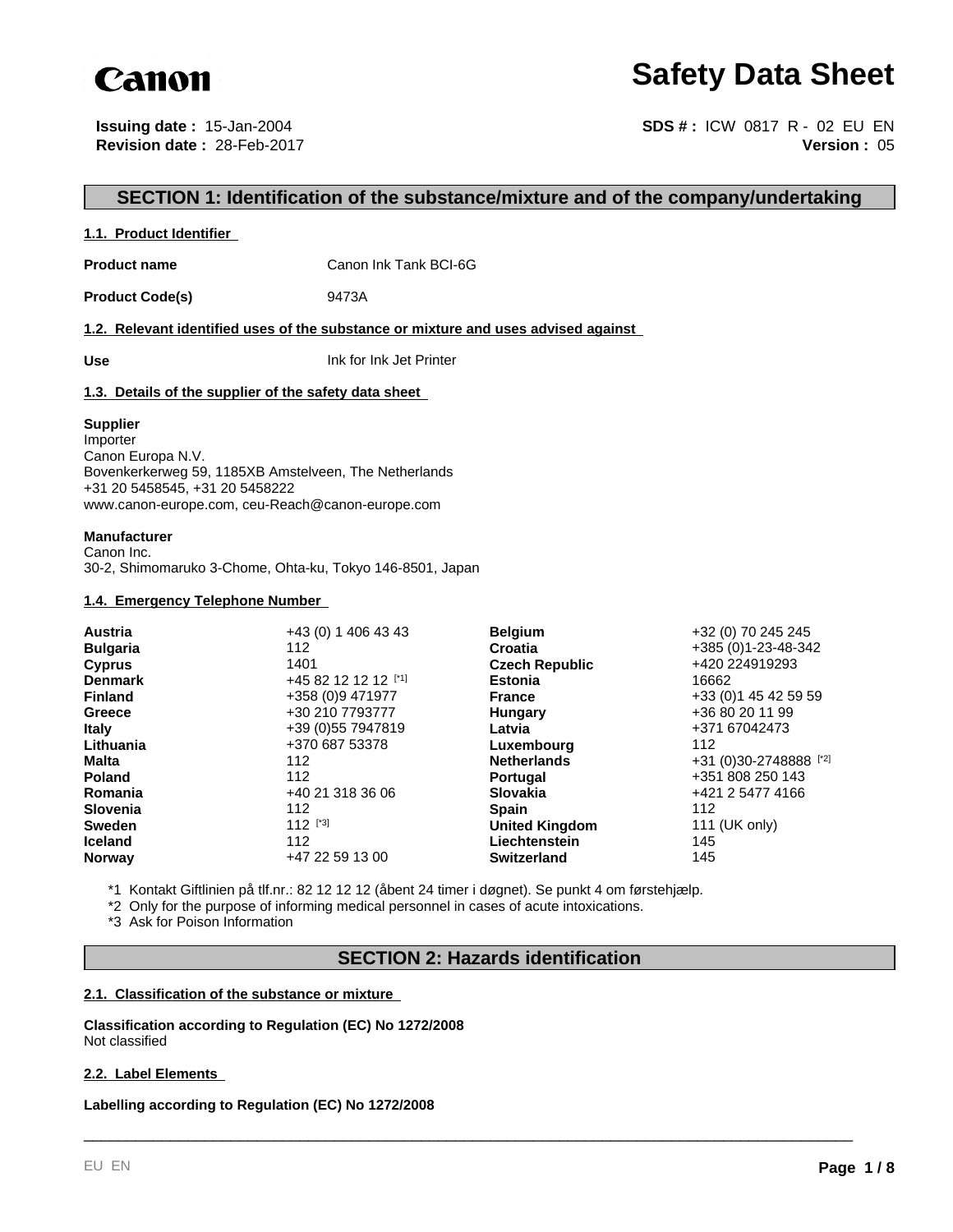**Hazard pictograms** Not required

**Signal word** Not required

#### **Hazard statements** Not required

#### **Precautionary statements** Not required

#### **Other Information**

Contains 1,2-benzisothiazol-3(2H)-one. May produce an allergic reaction. Contains less than 30% of components with unknown hazards to the aquatic environment.

#### **2.3. Other Hazards**

None

## **SECTION 3: Composition/information on ingredients**

\_\_\_\_\_\_\_\_\_\_\_\_\_\_\_\_\_\_\_\_\_\_\_\_\_\_\_\_\_\_\_\_\_\_\_\_\_\_\_\_\_\_\_\_\_\_\_\_\_\_\_\_\_\_\_\_\_\_\_\_\_\_\_\_\_\_\_\_\_\_\_\_\_\_\_\_\_\_\_\_\_\_\_\_\_\_\_\_\_

#### **3.2. Mixtures**

| <b>Chemical name</b>         | <b>CAS-No</b> | <b>EC-No</b> | <b>REACH registration</b><br>number | Weight %  | <b>Classification (Reg.</b><br>1272/2008)                                                                         | Note to<br>Other<br><b>Hazards</b> |
|------------------------------|---------------|--------------|-------------------------------------|-----------|-------------------------------------------------------------------------------------------------------------------|------------------------------------|
| Glycerin                     | $56 - 81 - 5$ | 200-289-5    | None                                | $5 - 10$  | None                                                                                                              |                                    |
| Ethylene urea                | 120-93-4      | 204-436-4    | 01-2119980933-25-xxxx               | $5 - 10$  | Eye Irrit. $2$ (H319)                                                                                             |                                    |
| Isopropyl alcohol            | 67-63-0       | 200-661-7    | None                                | $1 - 5$   | Flam. Liq. 2 (H225)<br>STOT SE 3 (H336)<br>Eye Irrit. 2 (H319)                                                    |                                    |
| Pyridone dye                 | <b>CBI</b>    | <b>CBI</b>   | None                                | 1 - 5     | Acute Tox. 4 (H302)                                                                                               |                                    |
| Glycol                       | <b>CBI</b>    | <b>CBI</b>   | <b>CBI</b>                          | $5 - 10$  | <b>I</b> None                                                                                                     |                                    |
| 1,2-benzisothiazol-3(2H)-one | 2634-33-5     | 220-120-9    | None                                | < 0.05    | Acute Tox. 4 (H302)<br>Skin Irrit. 2 (H315)<br>Eye Dam. 1 (H318)<br>Skin Sens. 1 (H317)<br>Aquatic Acute 1 (H400) |                                    |
| Water                        | 7732-18-5     | 231-791-2    | None                                | $60 - 80$ | None                                                                                                              |                                    |

Full texts of Hazard statement(s) are listed in SECTION 16

Note to Other Hazards : The following substance(s) is (are) marked with (1), (2) and/or (3)

- (1) Substance for which EU Occupational Exposure Limit(s) is (are) established (See SECTION 8)

- (2) PBT substance or vPvB substance under Regulation (EC) No 1907/2006

- (3) Substance listed in Candidate List of SVHC for Authorisation under Regulation (EC) No 1907/2006

## **SECTION 4: First aid measures**

#### **4.1. Description of first aid measures**

| <b>Inhalation</b>   | Move to fresh air. Get medical attention immediately if symptoms occur.                                     |
|---------------------|-------------------------------------------------------------------------------------------------------------|
| Ingestion           | Rinse mouth. Drink 1 or 2 glasses of water. Get medical attention immediately if symptoms<br>occur.         |
| <b>Skin Contact</b> | Wash off immediately with soap and plenty of water. Get medical attention immediately if<br>symptoms occur. |

\_\_\_\_\_\_\_\_\_\_\_\_\_\_\_\_\_\_\_\_\_\_\_\_\_\_\_\_\_\_\_\_\_\_\_\_\_\_\_\_\_\_\_\_\_\_\_\_\_\_\_\_\_\_\_\_\_\_\_\_\_\_\_\_\_\_\_\_\_\_\_\_\_\_\_\_\_\_\_\_\_\_\_\_\_\_\_\_\_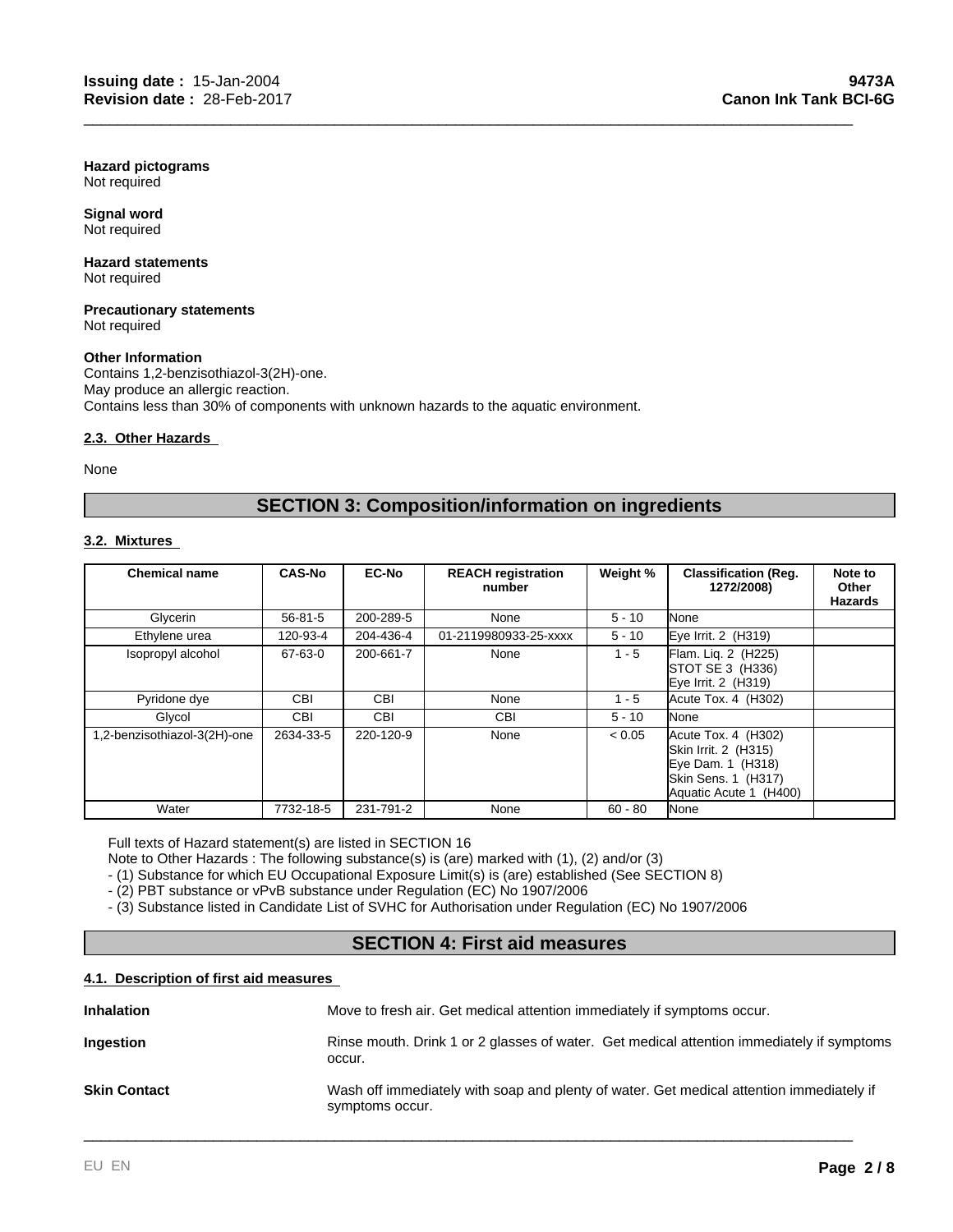| <b>Eye Contact</b>                                               | Flush with plenty of water. Get medical attention immediately if symptoms occur.                                                        |  |  |
|------------------------------------------------------------------|-----------------------------------------------------------------------------------------------------------------------------------------|--|--|
| 4.2. Most important symptoms and effects, both acute and delayed |                                                                                                                                         |  |  |
| <b>Inhalation</b>                                                | None under normal use. Symptoms of overexposure are dizziness, headache, tiredness,<br>nausea, unconsciousness, cessation of breathing. |  |  |
| <b>Ingestion</b>                                                 | None under normal use. Ingestion may cause gastrointestinal irritation, nausea, vomiting<br>and diarrhea.                               |  |  |
| <b>Skin Contact</b>                                              | None under normal use.                                                                                                                  |  |  |
| <b>Eye Contact</b>                                               | None under normal use. May cause slight irritation.                                                                                     |  |  |
| <b>Chronic Effects</b>                                           | None under normal use.                                                                                                                  |  |  |
|                                                                  |                                                                                                                                         |  |  |

\_\_\_\_\_\_\_\_\_\_\_\_\_\_\_\_\_\_\_\_\_\_\_\_\_\_\_\_\_\_\_\_\_\_\_\_\_\_\_\_\_\_\_\_\_\_\_\_\_\_\_\_\_\_\_\_\_\_\_\_\_\_\_\_\_\_\_\_\_\_\_\_\_\_\_\_\_\_\_\_\_\_\_\_\_\_\_\_\_

#### **4.3. Indication of any immediate medical attention and special treatment needed**

None

## **SECTION 5: Firefighting measures**

#### **5.1. Extinguishing media**

#### **Suitable extinguishing media**

Use CO 2, water, dry chemical, or foam.

## **Unsuitable extinguishing media**

None

#### **5.2. Special hazards arising from the substance or mixture**

**Special Hazard** None

**Hazardous combustion products** Carbon dioxide (CO 2), Carbon monoxide (CO)

#### **5.3. Advice for firefighters**

**Special protective equipment for fire-fighters** None

#### **SECTION 6: Accidental release measures**

\_\_\_\_\_\_\_\_\_\_\_\_\_\_\_\_\_\_\_\_\_\_\_\_\_\_\_\_\_\_\_\_\_\_\_\_\_\_\_\_\_\_\_\_\_\_\_\_\_\_\_\_\_\_\_\_\_\_\_\_\_\_\_\_\_\_\_\_\_\_\_\_\_\_\_\_\_\_\_\_\_\_\_\_\_\_\_\_\_

#### **6.1. Personal precautions, protective equipment and emergency procedures**

Avoid contact with skin, eyes and clothing.

#### **6.2. Environmental Precautions**

Keep out of waterways.

#### **6.3. Methods and material for containment and cleaning up**

Wipe up with adsorbent material (e.g. cloth, fleece).

#### **6.4. Reference to other sections**

None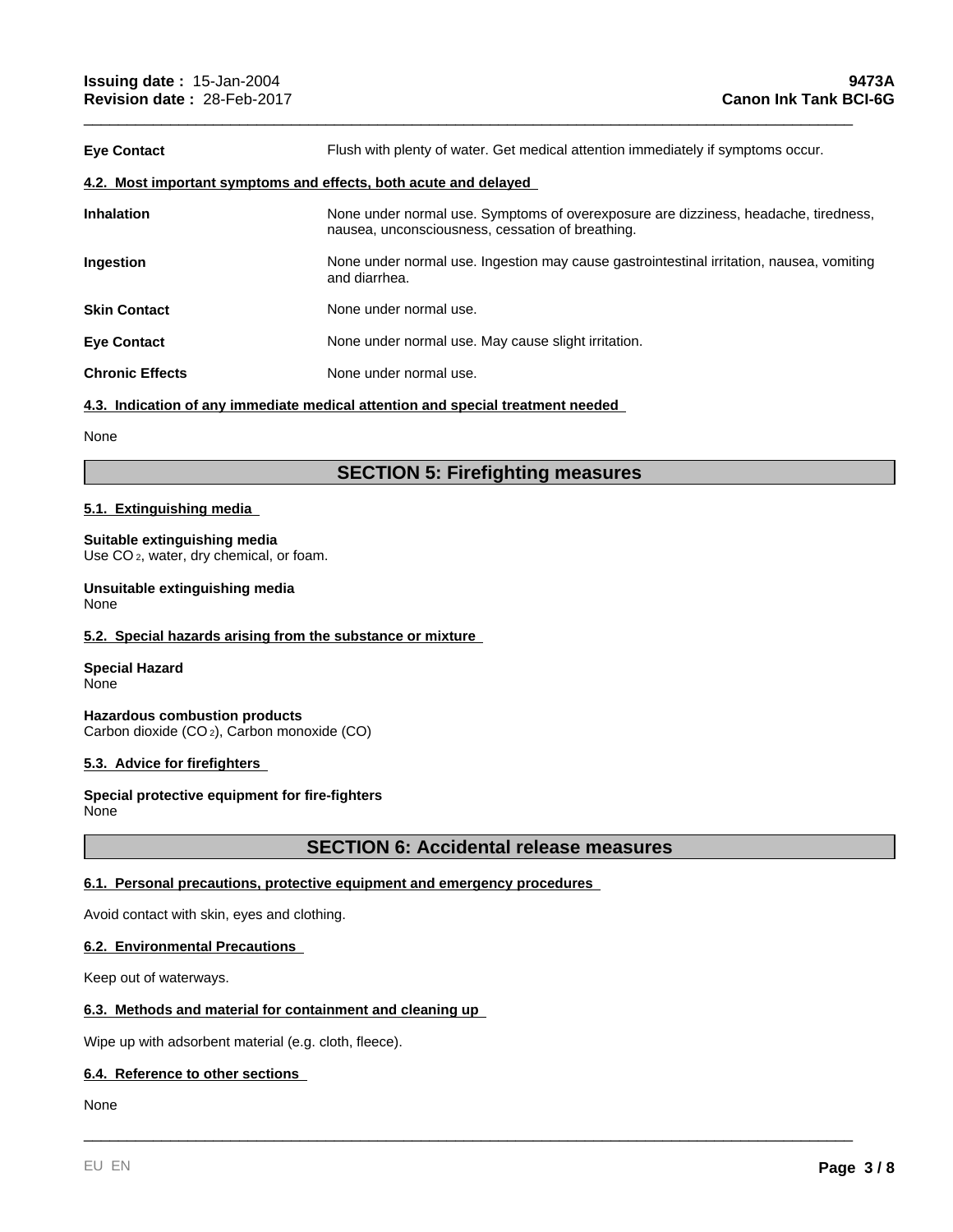## **SECTION 7: Handling and storage**

\_\_\_\_\_\_\_\_\_\_\_\_\_\_\_\_\_\_\_\_\_\_\_\_\_\_\_\_\_\_\_\_\_\_\_\_\_\_\_\_\_\_\_\_\_\_\_\_\_\_\_\_\_\_\_\_\_\_\_\_\_\_\_\_\_\_\_\_\_\_\_\_\_\_\_\_\_\_\_\_\_\_\_\_\_\_\_\_\_

#### **7.1. Precautions for safe handling**

Avoid contact with skin, eyes and clothing. Clean contaminated surface thoroughly. Use with adequate ventilation.

#### **7.2. Conditions for safe storage, including any incompatibilities**

Keep in a dry, cool and well-ventilated place. Keep out of the reach of children. Keep away from direct sunlight. Keep away from heat and sources of ignition.

#### **7.3. Specific end uses**

Ink for Ink Jet Printer. Obtain special instructions before use.

## **SECTION 8: Exposure controls/personal protection**

#### **8.1. Control parameters**

#### **Exposure Limits**

| <b>Chemical name</b>         | <b>EU OEL</b>                                                                               | <b>Austria</b>                                                                              | <b>Belgium</b>                                                                              | <b>Bulgaria</b>                                                                             | <b>Cyprus</b>                                                                                                                                                                            |
|------------------------------|---------------------------------------------------------------------------------------------|---------------------------------------------------------------------------------------------|---------------------------------------------------------------------------------------------|---------------------------------------------------------------------------------------------|------------------------------------------------------------------------------------------------------------------------------------------------------------------------------------------|
| Glycerin<br>$56 - 81 - 5$    | None                                                                                        | None                                                                                        | TWA: 10 mg/m <sup>3</sup>                                                                   | None                                                                                        | None                                                                                                                                                                                     |
| Isopropyl alcohol<br>67-63-0 | None                                                                                        | TWA: 200 ppm<br>TWA: 500 mg/m <sup>3</sup><br>STEL: 800 ppm<br>STEL: 2000 mg/m <sup>3</sup> | TWA: 200 ppm<br>TWA: 500 mg/m <sup>3</sup><br>STEL: 400 ppm<br>STEL: 1000 mg/m <sup>3</sup> | TWA: 980.0 mg/m <sup>3</sup><br>STEL: 1225.0 mg/m <sup>3</sup>                              | None                                                                                                                                                                                     |
| <b>Chemical name</b>         | <b>Czech Republic</b>                                                                       | <b>Denmark</b>                                                                              | <b>Finland</b>                                                                              | <b>France</b>                                                                               | Germany                                                                                                                                                                                  |
| Glycerin<br>$56 - 81 - 5$    | TWA: 10 mg/m <sup>3</sup><br>Ceiling: 15 mg/m <sup>3</sup>                                  | None                                                                                        | TWA: 20 mg/m <sup>3</sup>                                                                   | TWA: 10 mg/m <sup>3</sup>                                                                   | DFG TWA: 200 mg/m <sup>3</sup><br>inhalable fraction<br>Ceiling / Peak: 400<br>$mg/m3$ inhalable<br>fraction                                                                             |
| Isopropyl alcohol<br>67-63-0 | TWA: 500 mg/m <sup>3</sup><br>Ceiling: 1000 mg/m <sup>3</sup>                               | TWA: 200 ppm<br>TWA: 490 mg/m <sup>3</sup>                                                  | TWA: 200 ppm<br>TWA: 500 mg/m <sup>3</sup><br>STEL: 250 ppm<br>STEL: 620 mg/m <sup>3</sup>  | STEL: 400 ppm<br>STEL: 980 mg/m <sup>3</sup>                                                | TRGS TWA: 200 ppm<br>TRGS TWA: 500<br>mq/m <sup>3</sup><br>DFG TWA: 200 ppm<br>DFG TWA: 500 mg/m <sup>3</sup><br>Ceiling / Peak: 400<br>ppm<br>Ceiling / Peak: 1000<br>mg/m <sup>3</sup> |
| <b>Chemical name</b>         | Greece                                                                                      | Hungary                                                                                     | <b>Ireland</b>                                                                              | Italy                                                                                       | <b>Netherlands</b>                                                                                                                                                                       |
| Glycerin<br>$56 - 81 - 5$    | TWA: 10 mg/m <sup>3</sup>                                                                   | None                                                                                        | TWA: 10 mg/m <sup>3</sup> mist<br>STEL: 30 mg/m <sup>3</sup> mist                           | None                                                                                        | None                                                                                                                                                                                     |
| Isopropyl alcohol<br>67-63-0 | TWA: 400 ppm<br>TWA: 980 mg/m <sup>3</sup><br>STEL: 500 ppm<br>STEL: 1225 mg/m <sup>3</sup> | TWA: 500 mg/m <sup>3</sup><br>STEL: 2000 mg/m <sup>3</sup>                                  | TWA: 200 ppm<br>STEL: 400 ppm                                                               | None                                                                                        | None                                                                                                                                                                                     |
| <b>Chemical name</b>         | <b>Poland</b>                                                                               | Portugal                                                                                    | Romania                                                                                     | <b>Slovakia</b>                                                                             | <b>Spain</b>                                                                                                                                                                             |
| Glycerin<br>$56 - 81 - 5$    | TWA: $10 \text{ mg/m}^3$<br>inhalable fraction                                              | TWA: 10 mg/m <sup>3</sup> mist                                                              | None                                                                                        | None                                                                                        | TWA: 10 mg/m <sup>3</sup> mist                                                                                                                                                           |
| Isopropyl alcohol<br>67-63-0 | TWA: $900 \text{ mg/m}^3$<br>STEL: 1200 mg/m <sup>3</sup>                                   | TWA: 200 ppm<br>STEL: 400 ppm                                                               | TWA: 81 ppm<br>TWA: 200 mg/m <sup>3</sup><br>STEL: 203 ppm<br>STEL: 500 mg/m <sup>3</sup>   | TWA: 200 ppm<br>TWA: 500 mg/m <sup>3</sup>                                                  | <b>TWA: 200 ppm</b><br>TWA: 500 mg/m <sup>3</sup><br>STEL: 400 ppm<br>STEL: 1000 mg/m <sup>3</sup>                                                                                       |
| <b>Chemical name</b>         | <b>Sweden</b>                                                                               | <b>United Kingdom</b>                                                                       | <b>Norway</b>                                                                               | <b>Switzerland</b>                                                                          | <b>Turkey</b>                                                                                                                                                                            |
| Glycerin<br>$56 - 81 - 5$    | None                                                                                        | TWA: 10 mg/m <sup>3</sup> mist                                                              | None                                                                                        | TWA: $50 \text{ ma/m}^3$<br>inhalable dust<br>STEL: 100 mg/m <sup>3</sup><br>inhalable dust | None                                                                                                                                                                                     |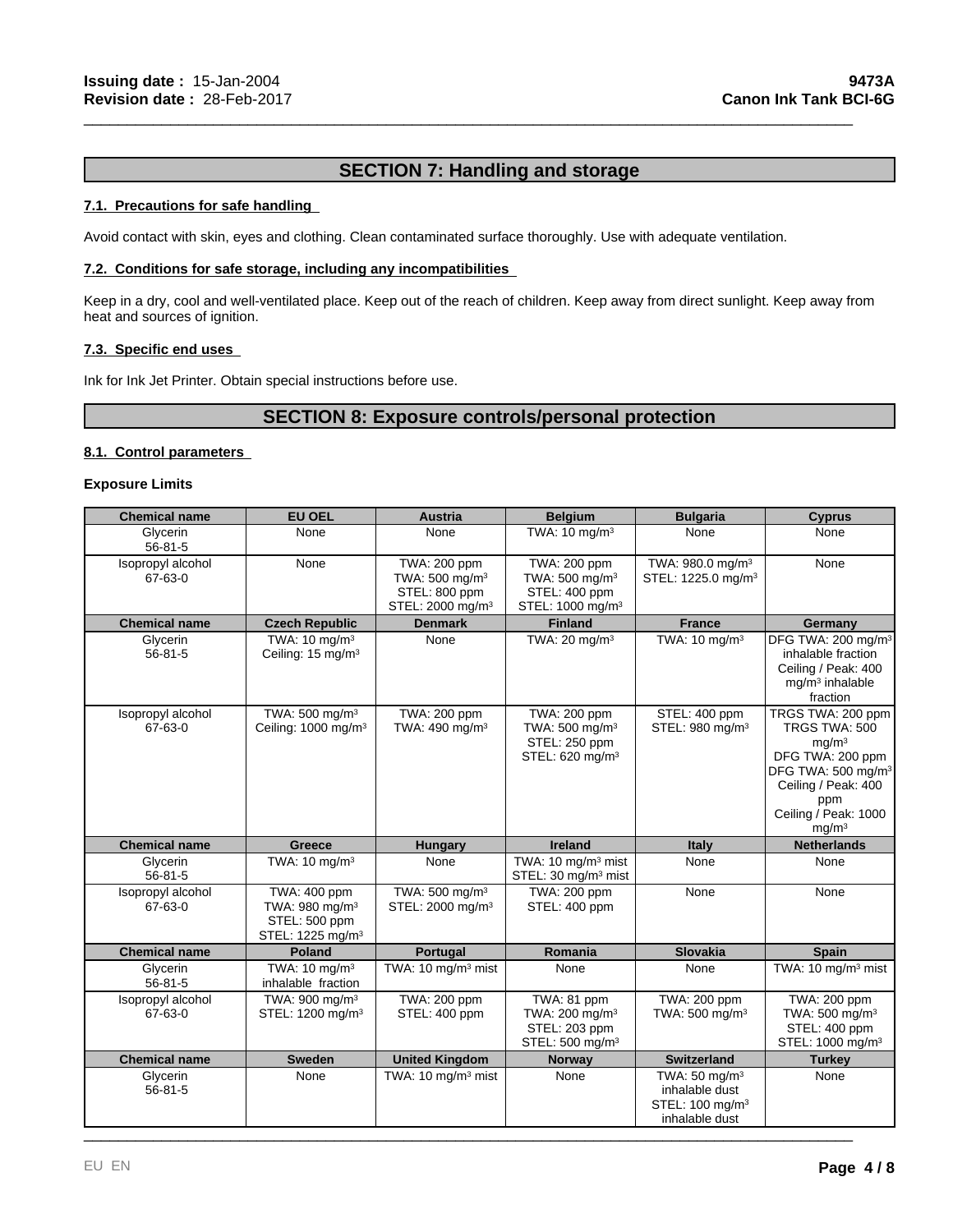| Isopropyl alcohol | TLV: 150 ppm               | TWA: 400 ppm        | TWA: 100 ppm               | TWA: 200 ppm                 | None |
|-------------------|----------------------------|---------------------|----------------------------|------------------------------|------|
| 67-63-0           | TLV: $350 \text{ ma/m}^3$  | TWA: 999 mg/m $3$   | TWA: 245 mg/m <sup>3</sup> | TWA: 500 mg/m <sup>3</sup>   |      |
|                   | STEL: 250 ppm              | STEL: 500 ppm       | STEL: 100 ppm              | STEL: 400 ppm                |      |
|                   | STEL: $600 \text{ ma/m}^3$ | STEL: 1250 mg/m $3$ | STEL: 245 $ma/m3$          | STEL: 1000 mg/m <sup>3</sup> |      |

\_\_\_\_\_\_\_\_\_\_\_\_\_\_\_\_\_\_\_\_\_\_\_\_\_\_\_\_\_\_\_\_\_\_\_\_\_\_\_\_\_\_\_\_\_\_\_\_\_\_\_\_\_\_\_\_\_\_\_\_\_\_\_\_\_\_\_\_\_\_\_\_\_\_\_\_\_\_\_\_\_\_\_\_\_\_\_\_\_

#### **8.2. Exposure controls**

**Appropriate engineering controls** None under normal use conditions.

#### **Individual protection measures, such as personal protective equipment Eye/face Protection**<br> **Skin Protection**<br>
Not required under normal use. Not required under normal use.<br>Not required under normal use. **Respiratory Protection Thermal hazards** Not Applicable

## **SECTION 9: Physical and chemical properties**

#### **9.1. Information on basic physical and chemical properties**

**Appearance Green** ; Liquid **Odor Green** ; Liquid **Odor Odor threshold No data available No data available pH** 5 - 8 **Boiling Point/Range (°C) Melting/Freezing point (°C)**

**Evaporation Rate Evaporation Rate** No data available **Flammability (solid, gas)** No data available **Flammability (solid, gas) Flammability Limits in Air Upper Flammability Limit** No data available<br> **Lower Flammability Limit** No data available **Lower Flammability Limit** No data available<br> **Lower Flammability Limit** No data available **Vapor pressure Vapor density**  $\blacksquare$  No data available **Relative density and the set of the control of the Solubility (1.0 - 1.1 Solubility (i.e. 1.1 Solubility (i.e. 1.1 Solubility (i.e. 1.1 Solubility (i.e. 1.1 Solubility (i.e. 1.1 Solubility (i.e. 1.1 Solubility (i.e. 1.1 S**  $S$ olubility(ies) Partition coefficient: n-octanol/water<br>
No data available **Explosive properties Explosive properties None**; estimated **Oxidizing properties** None; estimated **Decomposition Temperature (°C) Viscosity (mPa s) Autoignition Temperature (°C)**

**Odor** Slight odor No data available No data available **Flash Point (°C) Flash Point (°C) 60 - 62** (Tag. Closed Cup. Combustion is not sustainable.) (Estimate)

No data available No data available<br>1 - 5

\_\_\_\_\_\_\_\_\_\_\_\_\_\_\_\_\_\_\_\_\_\_\_\_\_\_\_\_\_\_\_\_\_\_\_\_\_\_\_\_\_\_\_\_\_\_\_\_\_\_\_\_\_\_\_\_\_\_\_\_\_\_\_\_\_\_\_\_\_\_\_\_\_\_\_\_\_\_\_\_\_\_\_\_\_\_\_\_\_

#### **9.2. Other Information**

No data available

## **SECTION 10: Stability and reactivity**

#### **10.1. Reactivity**

None

## **10.2. Chemical stability**

Stable

#### **10.3. Possibility of Hazardous Reactions**

None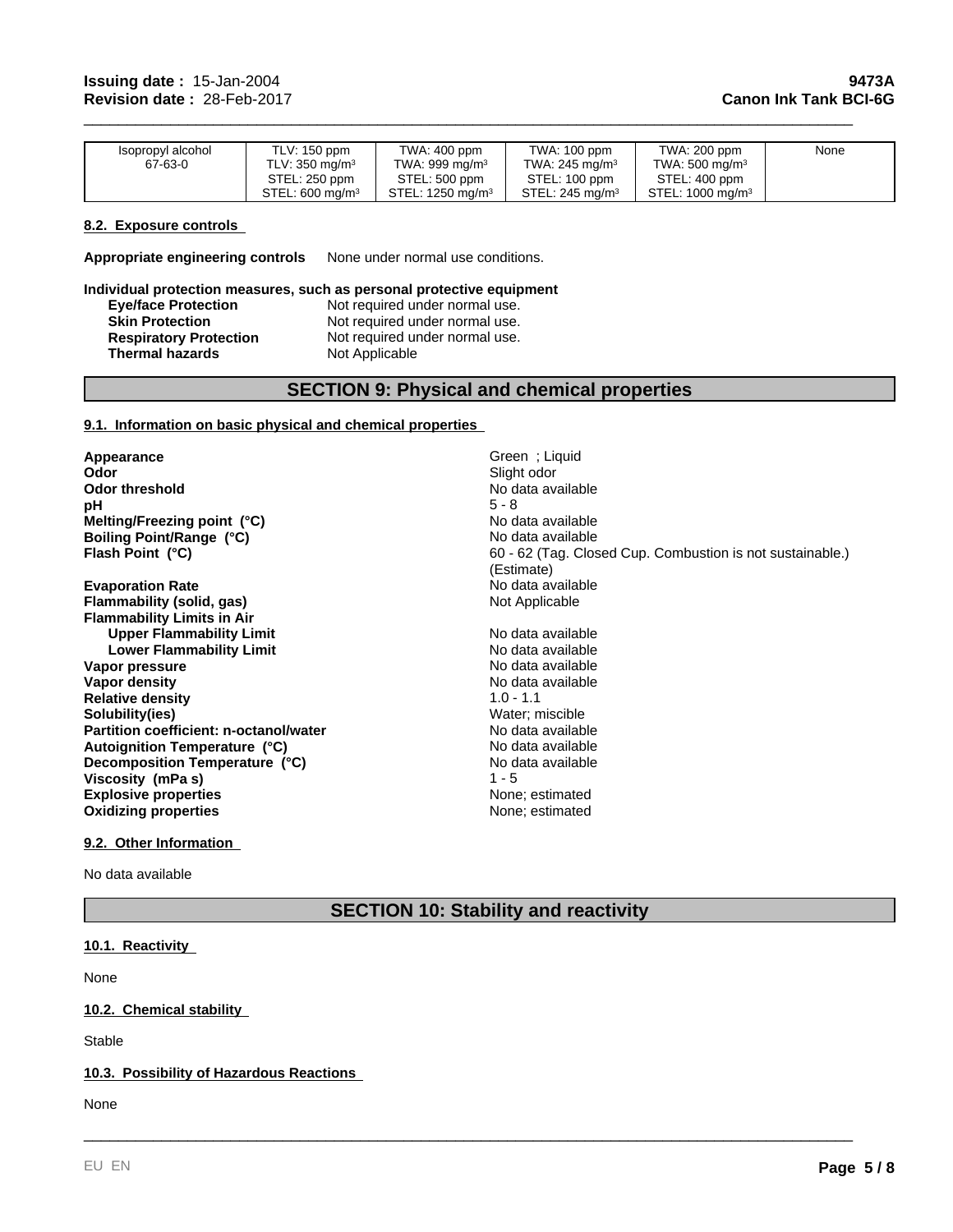#### **10.4. Conditions to Avoid**

None

### **10.5. Incompatible materials**

Acids, Bases, Oxidizing agents, Reducing agents.

## **10.6. Hazardous Decomposition Products**

Carbon dioxide (CO 2), Carbon monoxide (CO), and/or Ammonia.

## **SECTION 11: Toxicological information**

\_\_\_\_\_\_\_\_\_\_\_\_\_\_\_\_\_\_\_\_\_\_\_\_\_\_\_\_\_\_\_\_\_\_\_\_\_\_\_\_\_\_\_\_\_\_\_\_\_\_\_\_\_\_\_\_\_\_\_\_\_\_\_\_\_\_\_\_\_\_\_\_\_\_\_\_\_\_\_\_\_\_\_\_\_\_\_\_\_

#### **11.1. Information on toxicological effects**

| <b>Acute toxicity</b>             | LD50 > 2000 mg/kg (Ingestion) (Estimate) (OECD Guideline) |
|-----------------------------------|-----------------------------------------------------------|
| <b>Skin corrosion/irritation</b>  | Non-irritant (Estimate) (OECD Guideline)                  |
| Serious eye damage/eye irritation | Slightly irritating (Estimate) (OECD Guideline)           |
| <b>Sensitization</b>              | Non-sensitizer (Estimate) (OECD Guideline)                |
| <b>Germ cell mutagenicity</b>     | Ames test: Negative                                       |
| Carcinogenicity                   | No data available                                         |
| <b>Reproductive Toxicity</b>      | No data available                                         |
| <b>STOT - single exposure</b>     | No data available                                         |
| <b>STOT - repeated exposure</b>   | No data available                                         |
| <b>Aspiration hazard</b>          | No data available                                         |
| <b>Other Information</b>          | No data available                                         |

## **SECTION 12: Ecological information**

\_\_\_\_\_\_\_\_\_\_\_\_\_\_\_\_\_\_\_\_\_\_\_\_\_\_\_\_\_\_\_\_\_\_\_\_\_\_\_\_\_\_\_\_\_\_\_\_\_\_\_\_\_\_\_\_\_\_\_\_\_\_\_\_\_\_\_\_\_\_\_\_\_\_\_\_\_\_\_\_\_\_\_\_\_\_\_\_\_

**12.1. Toxicity** 

**Ecotoxicity effects** No data available

#### **12.2. Persistence and degradability**

No data available

**12.3. Bioaccumulative potential** 

No data available

**12.4. Mobility in soil** 

No data available

#### **12.5. Results of PBT and vPvB assessment**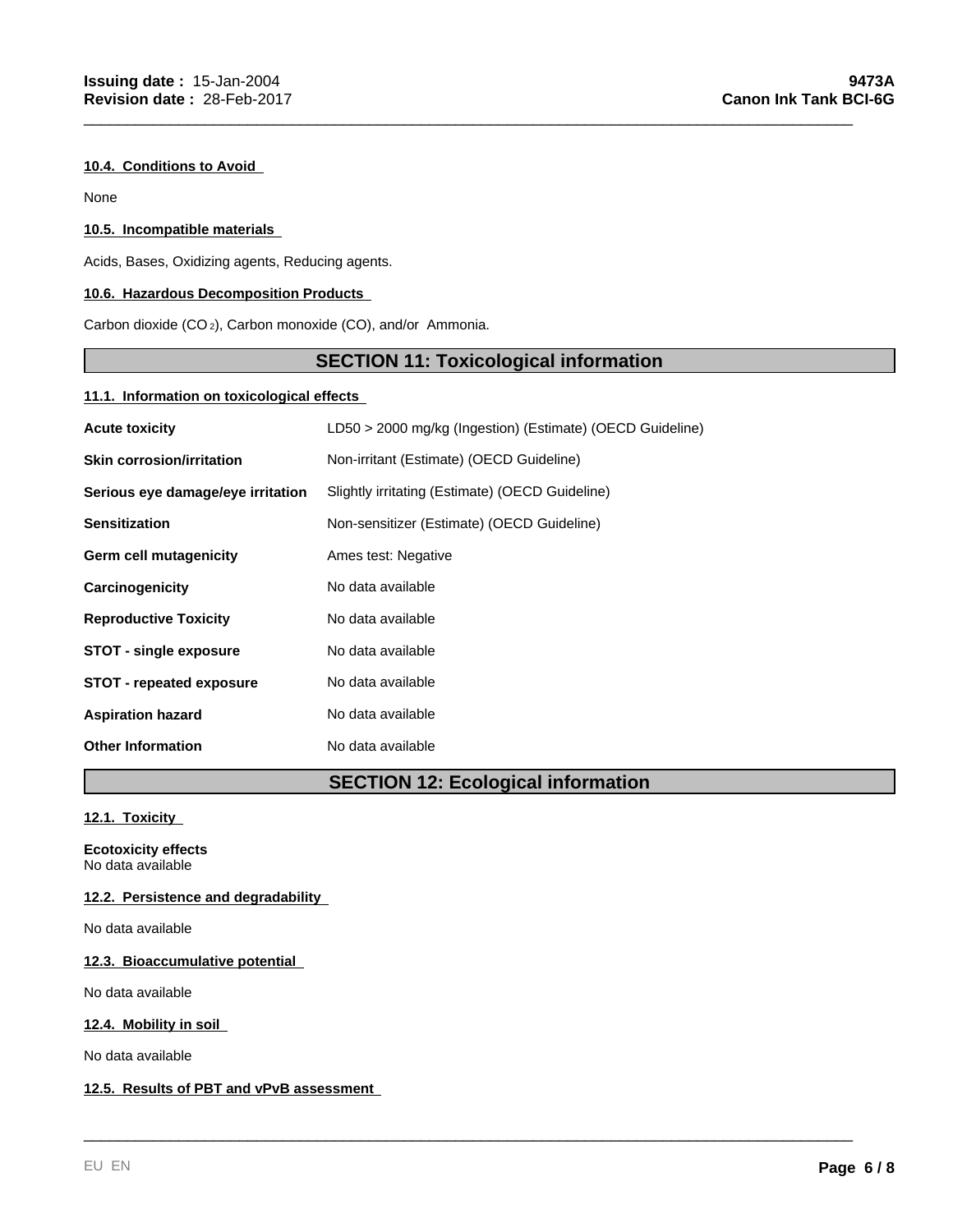This preparation contains no substance considered to be persistent, bioaccumulating nor toxic (PBT). This preparation contains no substance considered to be very persistent nor very bioaccumulating (vPvB).

#### **12.6. Other adverse effects**

No data available

## **SECTION 13: Disposal considerations**

\_\_\_\_\_\_\_\_\_\_\_\_\_\_\_\_\_\_\_\_\_\_\_\_\_\_\_\_\_\_\_\_\_\_\_\_\_\_\_\_\_\_\_\_\_\_\_\_\_\_\_\_\_\_\_\_\_\_\_\_\_\_\_\_\_\_\_\_\_\_\_\_\_\_\_\_\_\_\_\_\_\_\_\_\_\_\_\_\_

#### **13.1. Waste treatment methods**

Dispose of in accordance with local regulations.

|                                     | <b>SECTION 14: Transport information</b>                                                                        |
|-------------------------------------|-----------------------------------------------------------------------------------------------------------------|
| 14.1. UN number                     | None                                                                                                            |
| 14.2. UN Proper Shipping Name       | None                                                                                                            |
| 14.3. Transport Hazard Class        | None                                                                                                            |
| 14.4. Packing Group                 | None                                                                                                            |
| 14.5. Environmental Hazards         | Not classified as environmentally hazardous under UN Model Regulations and<br>marine pollutant under IMDG Code. |
| 14.6. Special Precautions for users | IATA: Not regulated                                                                                             |

**14.7. Transport in bulk according to Annex II of**  Not Applicable **MARPOL and the IBC Code** 

## **SECTION 15: Regulatory information**

**15.1. Safety, health and environmental regulations/legislation specific for the substance or mixture** 

| (EC) No 1907/2006 Authorisation | Not regulated |
|---------------------------------|---------------|
| (EC) No 1907/2006 Restriction   | Not regulated |
| (EC) No 1005/2009               | Not regulated |
| (EC) No 850/2004                | Not regulated |
| (EU) No 649/2012                | Not regulated |
| <b>Other Information</b>        | None          |

#### **15.2. Chemical safety assessment**

None

## **SECTION 16: Other information**

\_\_\_\_\_\_\_\_\_\_\_\_\_\_\_\_\_\_\_\_\_\_\_\_\_\_\_\_\_\_\_\_\_\_\_\_\_\_\_\_\_\_\_\_\_\_\_\_\_\_\_\_\_\_\_\_\_\_\_\_\_\_\_\_\_\_\_\_\_\_\_\_\_\_\_\_\_\_\_\_\_\_\_\_\_\_\_\_\_

#### **Full text of H-Statements referred to under sections 2 and 3**

H225 - Highly flammable liquid and vapor

H302 - Harmful if swallowed

H315 - Causes skin irritation

H317 - May cause an allergic skin reaction

H318 - Causes serious eye damage

H319 - Causes serious eye irritation

H336 - May cause drowsiness or dizziness

H400 - Very toxic to aquatic life